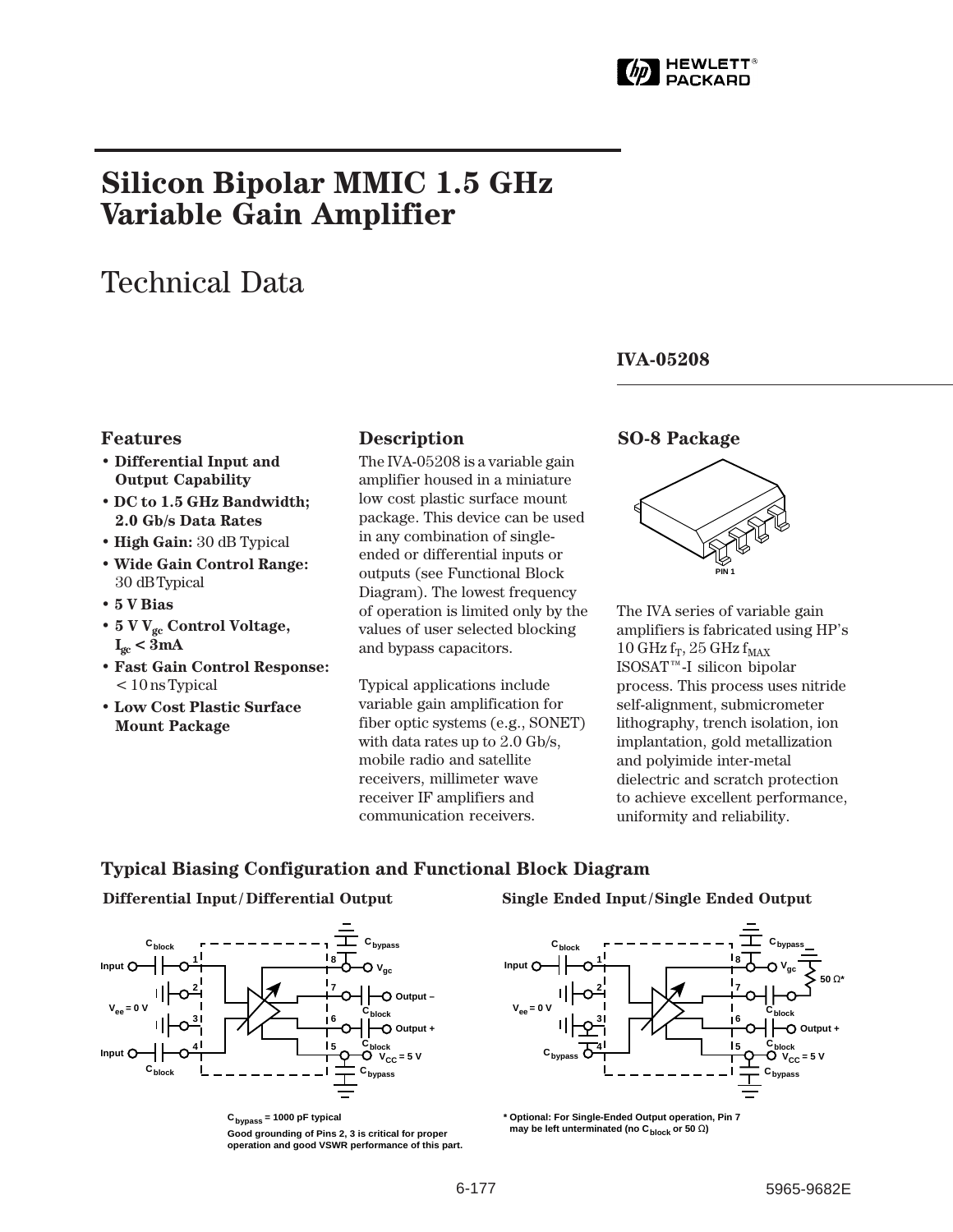| <b>Symbol</b>       | <b>Parameter</b>                   | <b>Units</b>    | <b>Absolute</b><br>Maximum <sup>[1]</sup> |
|---------------------|------------------------------------|-----------------|-------------------------------------------|
| $V_{CC}$ - $V_{ee}$ | Device Voltage                     |                 |                                           |
|                     | Power Dissipation <sup>[2,3]</sup> | mW              | 600                                       |
|                     | <b>Input Power</b>                 | d <sub>Bm</sub> | $+14$                                     |
| $V_{gc}$ - $V_{ee}$ |                                    | V               |                                           |
| $T_J$               | Junction Temperature               | $\circ$ C       | 150                                       |
| $\mathrm{T_{STG}}$  | <b>Storage Temperature</b>         | $\circ$ $\cap$  | -65 to 150                                |

### **IVA-05208 Absolute Maximum Ratings**

#### **Thermal Resistance[2]:**  $\theta_{\rm ic} = 150\degree\text{C/W}$

#### **Notes:**

- 1. Permanent damage may occur is any of these limits are exceeded.
- $2.\, \mathrm{T_{CASE}} = 25\, \mathrm{°C}.$
- 3. Derate at 6.67 mW/°C for  $T_c > 60$ °C.

## **IVA-05208 Electrical Specifications<sup>[1]</sup>**,  $T_A = 25^{\circ}C$

| <b>Symbol</b> | Parameters and Test Conditions:[2]                                               |                                                 | <b>Units</b> | Min. | Typ.           | Max. |
|---------------|----------------------------------------------------------------------------------|-------------------------------------------------|--------------|------|----------------|------|
|               | $V_{\text{CC}} = 5 V, V_{\text{ee}} = 0 V, V_{\text{gc}} = 0 V, Z_0 = 50 \Omega$ |                                                 |              |      |                |      |
| Gp            | Power Gain ( $ S_{21} ^2$ )                                                      | $f = 0.5$ GHz                                   | dB           | 25   | 30             |      |
| $\Delta Gp$   | <b>Gain Flatness</b>                                                             | $f = 0.05$ to $1.0$ GHz                         | dB           |      | $\pm~0.8$      |      |
| $f_{3dB}$     | 3 dB Bandwidth <sup>[3]</sup>                                                    |                                                 | <b>GHz</b>   | 1.2  | 1.8            |      |
| GCR           | Gain Control Range <sup>[4]</sup>                                                | $f = 0.5$ GHz<br>$V_{gc} = 0$ to $5V$           | dB           | 25   | 30             |      |
| <b>ISO</b>    | Reverse Isolation ( $ S_{21} ^2$ )                                               | $f = 0.5$ GHz<br>$V_{gc} = 0$ to $5V$           | dB           |      | 45             |      |
| <b>VSWR</b>   | <b>Input VSWR</b>                                                                | $f = 0.05$ to $1.5$ GHz<br>$V_{gc} = 0 to 5 V$  |              |      | 2.0:1          |      |
|               | Output VSWR                                                                      | $f = 0.05$ to $1.5$ GHz<br>$V_{gc} = 0$ to $5V$ |              |      | 2.5:1          |      |
| NF            | $50 \Omega$ Noise Figure                                                         | $f = 0.5$ GHz                                   | dB           |      | 9              |      |
| $P_{1dB}$     | Output Power at 1 dB Gain<br>Compression                                         | $f = 0.5$ GHz                                   | dBm          |      | $-3$           |      |
| $V_{OUT}$     | Peak-to-Peak Single-Ended<br>Output Voltage                                      | $f = 0.5$ GHz                                   | mVpp         |      | 450            |      |
| $IP_3$        | Output Third Order Intercept Point                                               | $f = 0.5$ GHz                                   | dBm          |      | $\overline{7}$ |      |
| $t_D$         | <b>Group Delay</b>                                                               | $f = 0.5$ GHz                                   | psec         |      | 400            |      |
| $I_{\rm CC}$  | <b>Supply Current</b>                                                            |                                                 | mA           | 25   | $35\,$         | 50   |

**Notes:**

1. The recommended operating voltage range for this device is 4 to 6 V. Typical performance as a function of voltage is on the following page.

2. As measured using Input Pin 1 and Output Pin 6, with Output Pin 7 terminated into 50 ohms and Input Pin 4 at AC ground.

3. Referenced from 50 MHz Gain.

4. The recommended gain control range for these devices for dynamic control is 0 to 4.2 V. Operation at gain control settings above 4.2V may result in gain increase rather than gain decrease.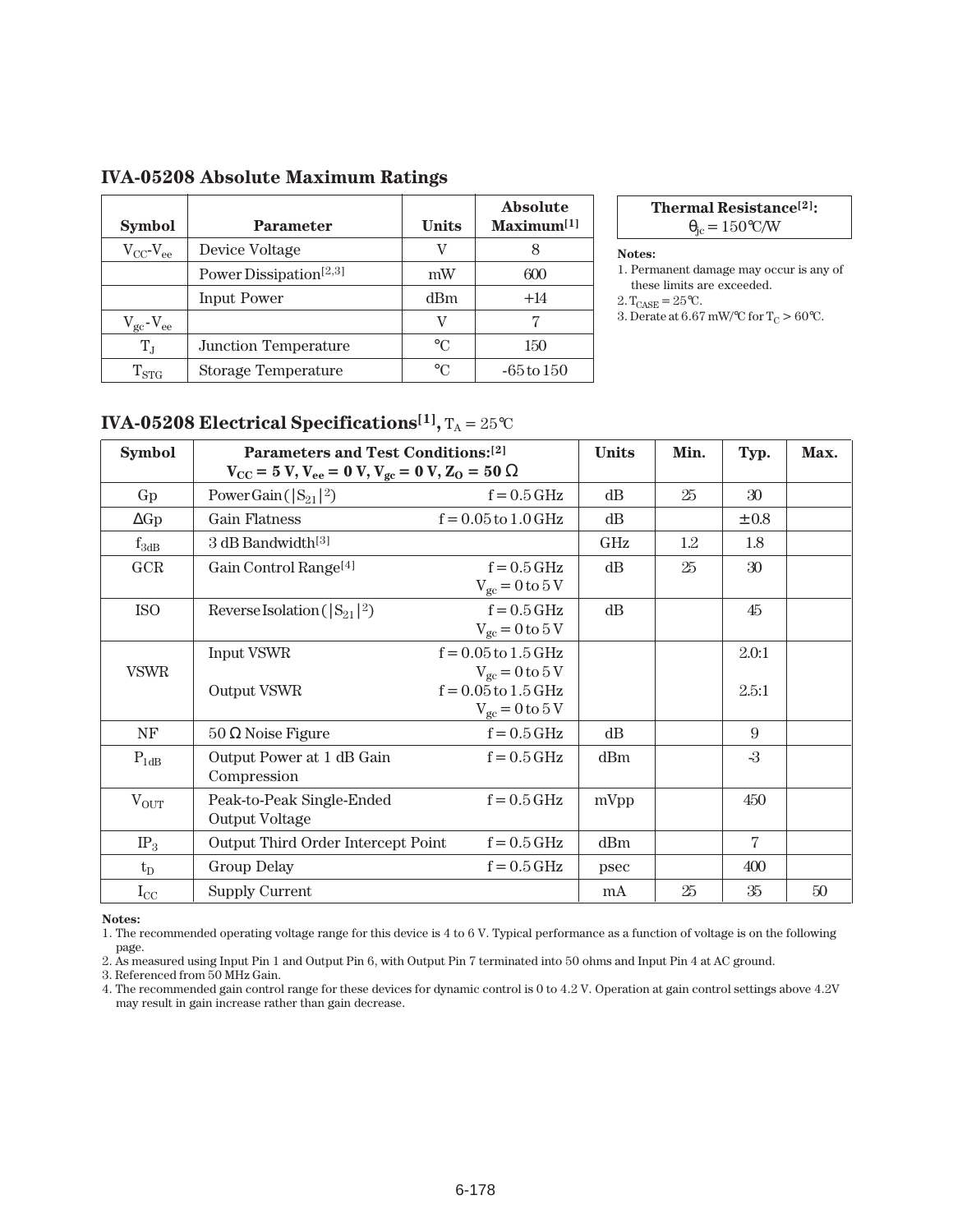### **IVA-05208 Typical Performance,**  $T_A = 25^{\circ}C$ ,  $V_{CC} = 5 V$ ,  $V_{ee} = 0 V$







**Figure 3. Power Gain and P1 dB at 0.5GHz and Igc vs. Gain Control Voltage.**



**Figure 5. Noise Figure vs. Frequency.**



Figure 2. Power Gain and P<sub>1 dB</sub> at **0.5GHz and ICC vs. Bias Voltage with Vgc = 0 V.**



Figure 4. P<sub>1 dB</sub> vs. Frequency.



**Figure 6. Input and Output VSWR vs. Frequency, Vgc = 0–5 V.**